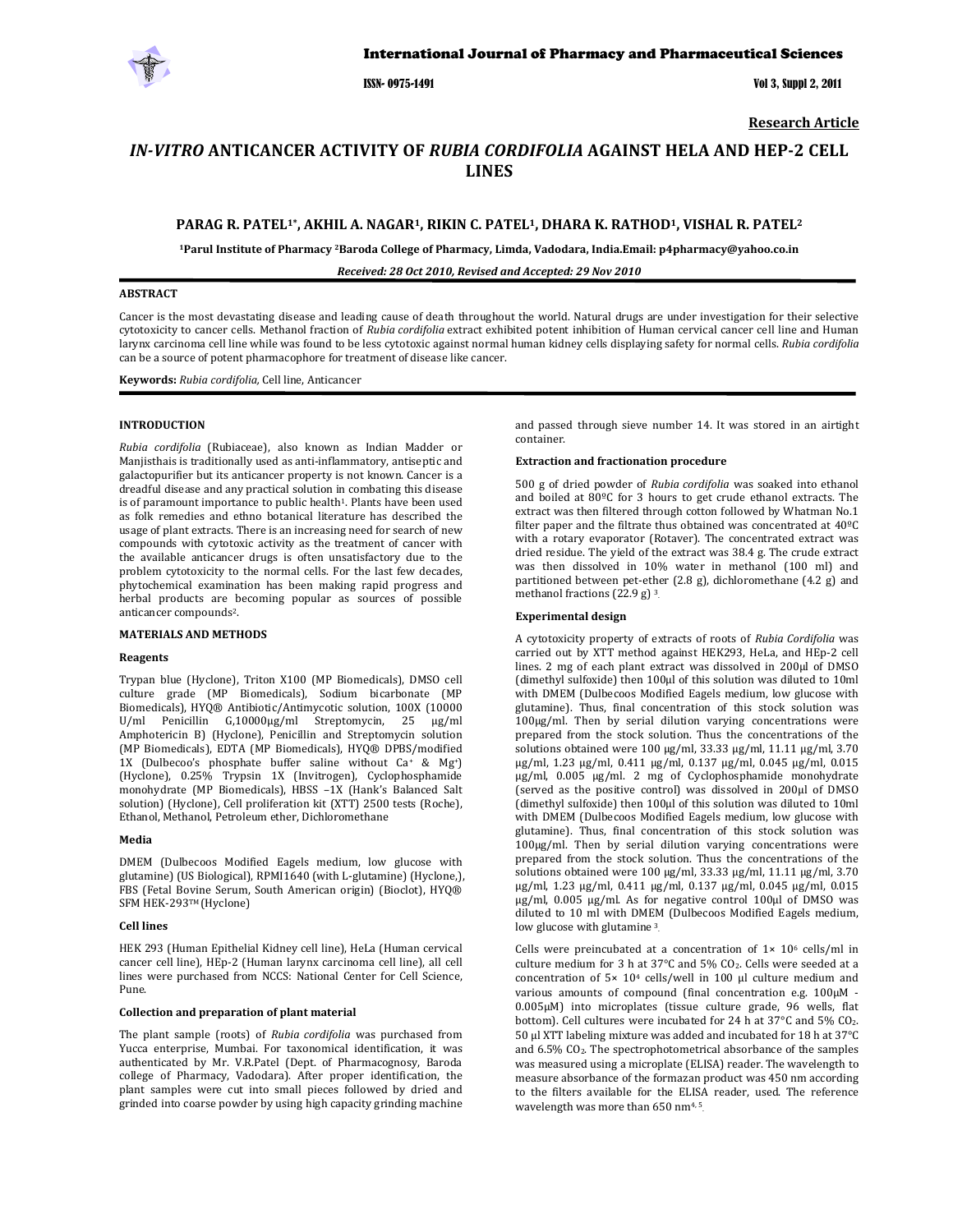All experiments were performed using three wells for each concentration of each compound tested. The cytotoxicity data was standardized by determining absorbance and calculating the correspondent compound concentrations. Dose response curve was developed for each concentration of each compound tested. IC<sub>50</sub> value was determined for each concentration of each compound tested 6.

### **RESULTS AND DISCUSSION**

In this in vitro cytotoxicity assay, the root extract of *Rubia cordifolia*, exhibited significant cytotoxic activity against HEp‐2 cell line with IC50 values of 11.92 μg/ml, 21.44 μg/ml and 29.02 μg/ml for methanol fraction, pet‐ether fraction and dichloromethane fraction respectively, where good cytotoxicity were shown against HeLa cell line with IC50 values of 23.12 μg/ml, 38.13 μg/ml, 48.87 μg/ml for methanol fraction, pet‐ether fraction and dichloromethane fraction respectively. None of the fraction of the extract was found to be cytotoxic against HEK293 cell line in the concentration range of 0.05

μg/ml to 100 μg/ml. The IC<sub>50</sub> values are given in table 1. Graphical representation is shown in figure 1.

**Table 1: IC50 values (µg/ml) of standard Cyclophosphamide monohydrate and three different extracts of Rubia cordifolia (Rubiaceae) against HEK293, HEp2 and HeLa cell lines.**

| Sample                           | $IC_{50}$ VALUES ( $\mu$ g/ml)<br><b>CELL LINES USED</b> |       |         |
|----------------------------------|----------------------------------------------------------|-------|---------|
|                                  |                                                          |       |         |
|                                  | <b>HEK293</b>                                            | HeLa  | $HEp-2$ |
| Cyclophosphamide<br>monohydrate* | >100                                                     | 3.63  | 4.81    |
| Dichloromethane<br>fraction      | >100                                                     | 48.87 | 29.02   |
| Methanol fraction                | >100                                                     | 23.12 | 11.92   |
| Pet-ether fraction               | >100                                                     | 38.13 | 21.44   |

\*(Positive control)



Fig.1: Graphical representation of IC<sub>50</sub> values (µg/ml) of standard Cyclophosphamide monohydrate and three different extracts of Rubia *cordifolia* **(Rubiaceae) against HEp2 and HeLa cell lines.**

## **CONCLUSION**

Study results (Table 1) show that root extracts of *Rubia Cordifolia* is promisingly cytotoxic against human larynx carcinoma and human cervical cancer. None of the fraction of the extract was found to be cytotoxic against the normal cell line (HEK293) in the given range of concentration.

So, this plant extracts may have clinical and therapeutic proposition in the most life threaten disease like cancer and further studies are required to investigate these plant samples as antineoplastic agents.

### **REFERENCES**

1. Rao GV, Kumar S, Islam M, Mansour SE, "Folk medicines for anticancer therapy‐a current status", Cancer Therapy, Vol 6, 2008, 913‐922.

- 2. Patel PR, Raval BP, Karanth HA, Patel VR, "Potent antitumor activity of Rubia cordifolia", International Journal of Phytomedicine, Vol 2, 2010, 44‐46.
- 3. Akbar MA, Ahamed R, Alam KD, Ali MS, "In Vitro Cytotoxic Properties of Ethanolic Extracts of Various Parts of Swietenia Mahagoni", European Journal of Scientific Research, Vol.32 No.4, 2009, 541‐544.
- 4. Lieberman MM, Patterson GML, Moore RE, "In vitro bioassays for anticancer drug screening: effects of cell concentration and other assay parameters on growth inhibitory activity" Cancer Letters 173, 2001, 21–29.
- 5. Cell Proliferation Kit II (XTT), Cat. No. 11 465 015 001, Roche Diagnostics GmbH, Roche Applied Science, 68298 Mannheim, Germany, August 2005.
- 6. Freshney RI, "Culture of animal cells, A manual of basic technique", Wiley‐Liss; 5th edition, 200‐1, 209‐11, 213‐4, 251, 328‐32, 335‐8, 359‐70, 508.